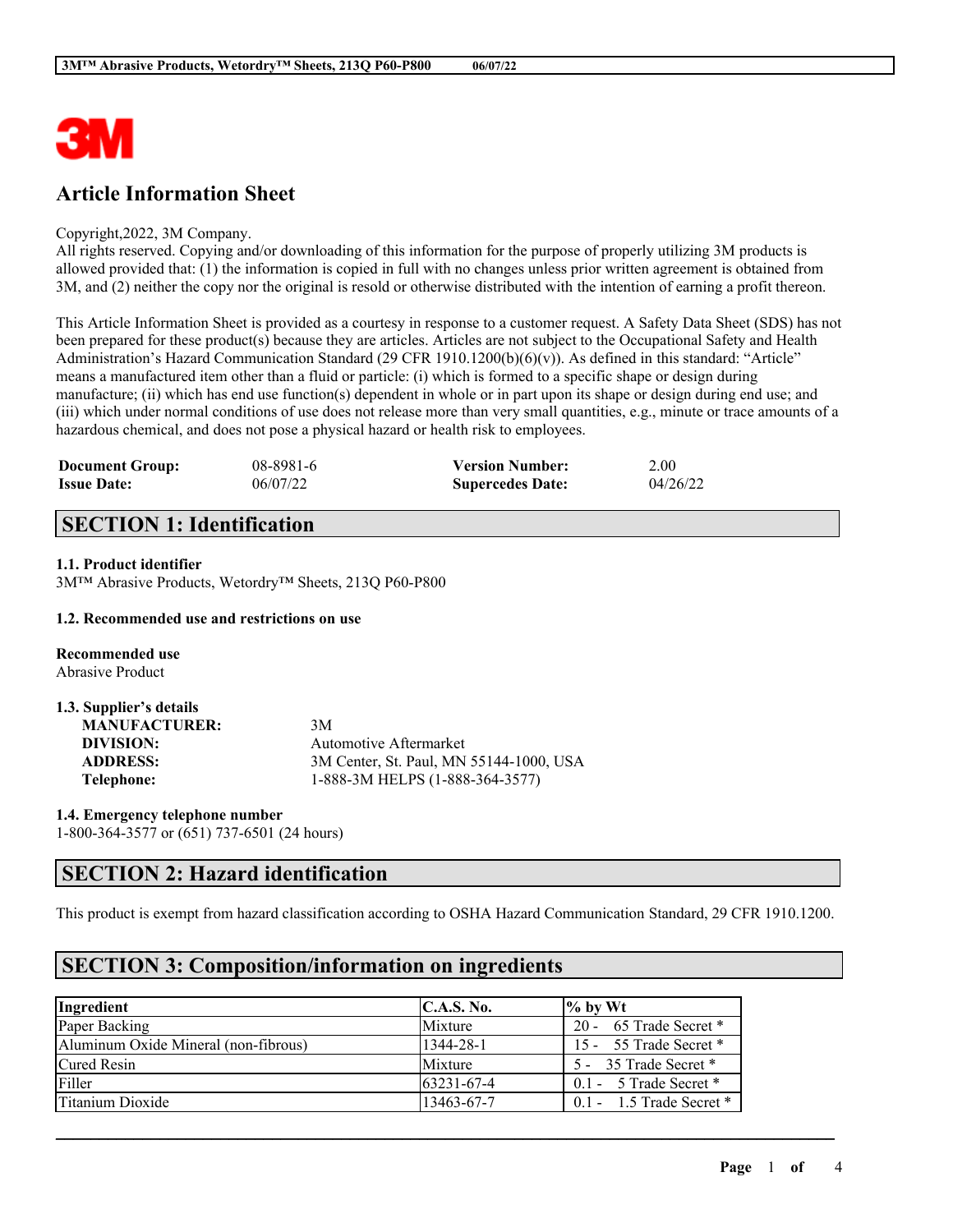\*The specific chemical identity and/or exact percentage (concentration) of this composition has been withheld as a trade secret.

### **SECTION 4: First aid measures**

### **4.1. Description of first aid measures**

### **Inhalation:**

Remove person to fresh air. If you are concerned, get medical advice.

### **Skin Contact:**

No need for first aid is anticipated.

### **Eye Contact:**

Flush with large amounts of water. Remove contact lenses if easy to do. Continue rinsing. If signs/symptoms persist, get medical attention.

### **If Swallowed:**

No need for first aid is anticipated.

## **SECTION 5: Fire-fighting measures**

In case of fire: Use a fire fighting agent suitable for ordinary combustible material such as water or foam.

## **SECTION 6: Accidental release measures**

# **6.1. Personal precautions, protective equipment and emergency procedures**

Not applicable.

### **6.2. Environmental precautions**

Not applicable.

### **6.3. Methods and material for containment and cleaning up**

Not applicable.

## **SECTION 7: Handling and storage**

### **7.1. Precautions for safe handling**

Avoid breathing of dust created by sanding, grinding or machining. Always wear eye protection when working at sanding or grinding operations or when near such operations. Combustible dust may form by action of this product on another material (substrate).

 $\mathcal{L}_\mathcal{L} = \mathcal{L}_\mathcal{L} = \mathcal{L}_\mathcal{L} = \mathcal{L}_\mathcal{L} = \mathcal{L}_\mathcal{L} = \mathcal{L}_\mathcal{L} = \mathcal{L}_\mathcal{L} = \mathcal{L}_\mathcal{L} = \mathcal{L}_\mathcal{L} = \mathcal{L}_\mathcal{L} = \mathcal{L}_\mathcal{L} = \mathcal{L}_\mathcal{L} = \mathcal{L}_\mathcal{L} = \mathcal{L}_\mathcal{L} = \mathcal{L}_\mathcal{L} = \mathcal{L}_\mathcal{L} = \mathcal{L}_\mathcal{L}$ 

### **7.2. Conditions for safe storage including any incompatibilities**

No special storage requirements.

## **SECTION 8: Exposure controls/personal protection**

Consider the material being abraded when determining the appropriate respiratory protection.

## **SECTION 9: Physical and chemical properties**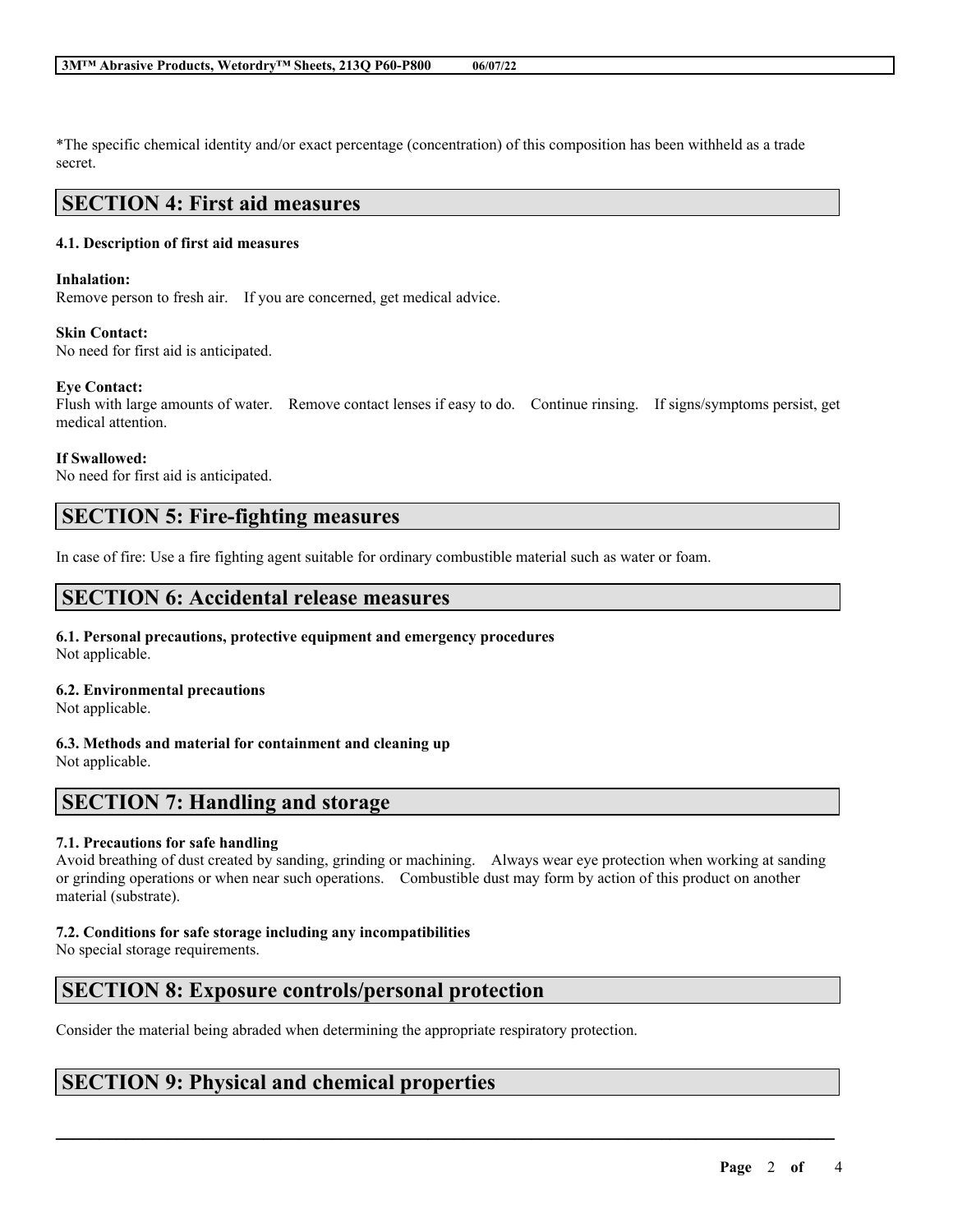**9.1. Information on basic physical and chemical properties**

| Appearance                             |                   |
|----------------------------------------|-------------------|
| <b>Physical state</b>                  | Solid             |
| Color                                  | <b>Black</b>      |
| Odor                                   | Not Determined    |
| <b>Odor threshold</b>                  | Not Applicable    |
| рH                                     | Not Applicable    |
| <b>Melting point</b>                   | Not Applicable    |
| <b>Boiling Point</b>                   | Not Applicable    |
| <b>Flash Point</b>                     | Not Applicable    |
| <b>Evaporation rate</b>                | Not Applicable    |
| <b>Flammability (solid, gas)</b>       | Not Classified    |
| <b>Flammable Limits(LEL)</b>           | Not Applicable    |
| <b>Flammable Limits(UEL)</b>           | Not Applicable    |
| <b>Vapor Pressure</b>                  | No Data Available |
| <b>Vapor Density</b>                   | Not Applicable    |
| <b>Specific Gravity</b>                | Not Applicable    |
| <b>Solubility In Water</b>             | Not Applicable    |
| Solubility- non-water                  | Not Applicable    |
| Partition coefficient: n-octanol/water | Not Applicable    |
| <b>Autoignition temperature</b>        | Not Applicable    |
| <b>Decomposition temperature</b>       | Not Applicable    |
| <b>Viscosity</b>                       | Not Applicable    |
| Molecular weight                       | No Data Available |
|                                        |                   |

## **SECTION 10: Stability and reactivity**

This material is considered to be non reactive under normal use conditions.

## **SECTION 11: Toxicological information**

#### **Inhalation:**

Dust from grinding, sanding or machining may cause irritation of the respiratory system. Signs/symptoms may include cough, sneezing, nasal discharge, headache, hoarseness, and nose and throat pain.

#### **Skin Contact:**

No health effects are expected

#### **Eye Contact:**

Dust created by grinding, sanding, or machining may cause eye irritation. Signs/symptoms may include redness, swelling, pain, tearing, and blurred or hazy vision.

#### **Ingestion:**

No health effects are expected

## **SECTION 12: Ecological information**

This article is expected to present a low environmental risk either because use and disposal are unlikely to result in a significant release of components to the environment or because those components that may be released are expected to have insignificant environmental impact.

 $\mathcal{L}_\mathcal{L} = \mathcal{L}_\mathcal{L} = \mathcal{L}_\mathcal{L} = \mathcal{L}_\mathcal{L} = \mathcal{L}_\mathcal{L} = \mathcal{L}_\mathcal{L} = \mathcal{L}_\mathcal{L} = \mathcal{L}_\mathcal{L} = \mathcal{L}_\mathcal{L} = \mathcal{L}_\mathcal{L} = \mathcal{L}_\mathcal{L} = \mathcal{L}_\mathcal{L} = \mathcal{L}_\mathcal{L} = \mathcal{L}_\mathcal{L} = \mathcal{L}_\mathcal{L} = \mathcal{L}_\mathcal{L} = \mathcal{L}_\mathcal{L}$ 

## **SECTION 13: Disposal considerations**